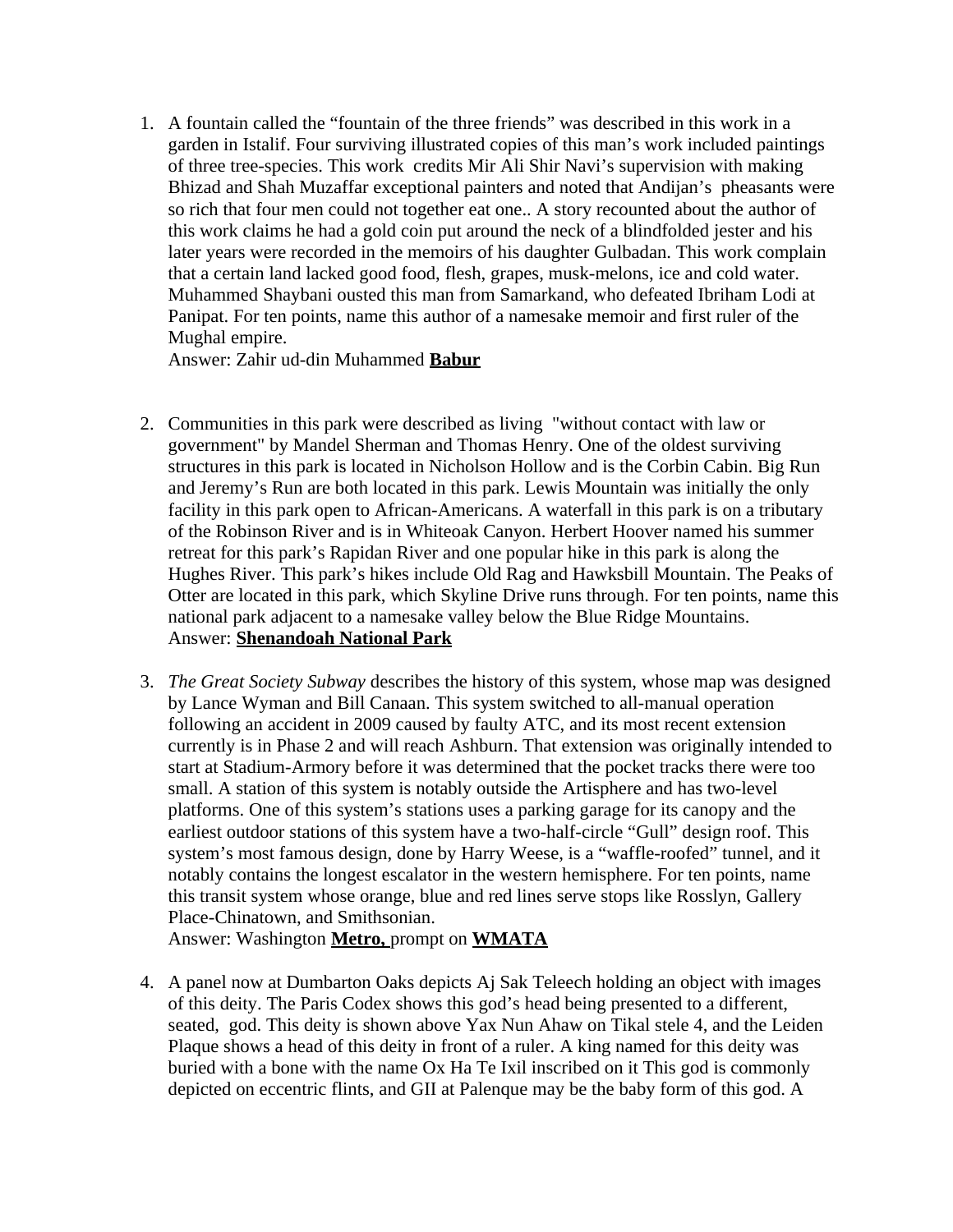ruler of Tikal named for this god defeated Calakmul. This god was known in the historic period of Bolon Dzcab, and although this god is not Tezcatlipoca he's commonly shown with a serpent foot. For ten points, name this Maya god associated with rulership commonly shown with an ax, smoke, or a cigar in his forehead. Answer: **K'awiil** (accept **God K** or **Manikin Scepter)**

- 5. One madrasa in this country notably has two windows of a loggia on each side of an entrance with ogival ornament. A mosque in this modern-day country supposedly had its wooden columns soaked in a lake for six months in the winter to preserve it. A mosque in this country designed by Ali b. Al-Dimishqi consists of two flanking halls and has an entrance portico to its courtyard similar to the portico of another mosque whose predecessor was built by Mesud I. The Ilyas Beg mosque in this country notably has an octagonal dome. An early mosque of one dynasty in this modern-day country were ornamented by the "Tile-masters of Tabriz" and follows the inverted T plan common to that dynasty's early works Sinan worked in this modern-day county, where the Green Mosque of Bursa can be found. For ten points, name this country whose capital contains the Rustem Pasha Mosque and the Suleimanye Mosque. Answer: **Turkey**(be extremely generous and prompt on **Ottoman Empire** or any beylik with "the modern-day country that claims to be the successor state"
- 6. Councilor August Benda secretly eats slices of sausage in this TV show, the third season of which ends with the protagonist's former partner and her lover looking out from the atrium windows of the Berlin Stock Exchange. A character in this show declares that "only the destroyed eye-socket can hold a camera eye; that character aids Edgar Kasabian. A cabaret in this show with a giant monocled neon head over the stage is owned by The Armenian and is where Sorokina performs. This show shows a character escape a massacre by hiding in a latrine, and Alfred Nyssen plots to corner the market in this show. The Red Fortress is attacked by Soviet agents in this television show whose early episodes center on the Moka Efti and the protagonist's effort to destroy blackmail footage supposedly of Konrad Adenauer. This show's protagonist collaborates with Charlotte Ritter in investigating the Sorokin gold.. For ten points, name this TV show about Gereon Rath set in Weimar Germany by Tom Twyker. Answer: *Babylon Berlin*
- 7. A painting of this figure inviting a relative into his tent and another showing sheep tupping in the background while this figure lays sticks in the water in the foreground were owned by the Marquis of Villamanrique and painted by Bartolome Esteban Murillo. A manuscript painting of this figure shows a bridge arching around the right side of the page and the same group of figures on top of each other. Eugene Delacroix painted a depiction of this figure showing him in the corner with a large tree in the center for St-Sulpice. This figure is shown blessing his children while lying under a red cover in a Rembrandt. A woman with a jug and an angel carrying a tray stand a step below an angel with a scroll and a book in a William Blake print showing this figure at the foot of a spiral staircase. Women in Breton caps are depicted watching this figure in Gaugin's *Vision after the Sermon*. For ten points, name this figure who Rembrandt painted wrestling an angel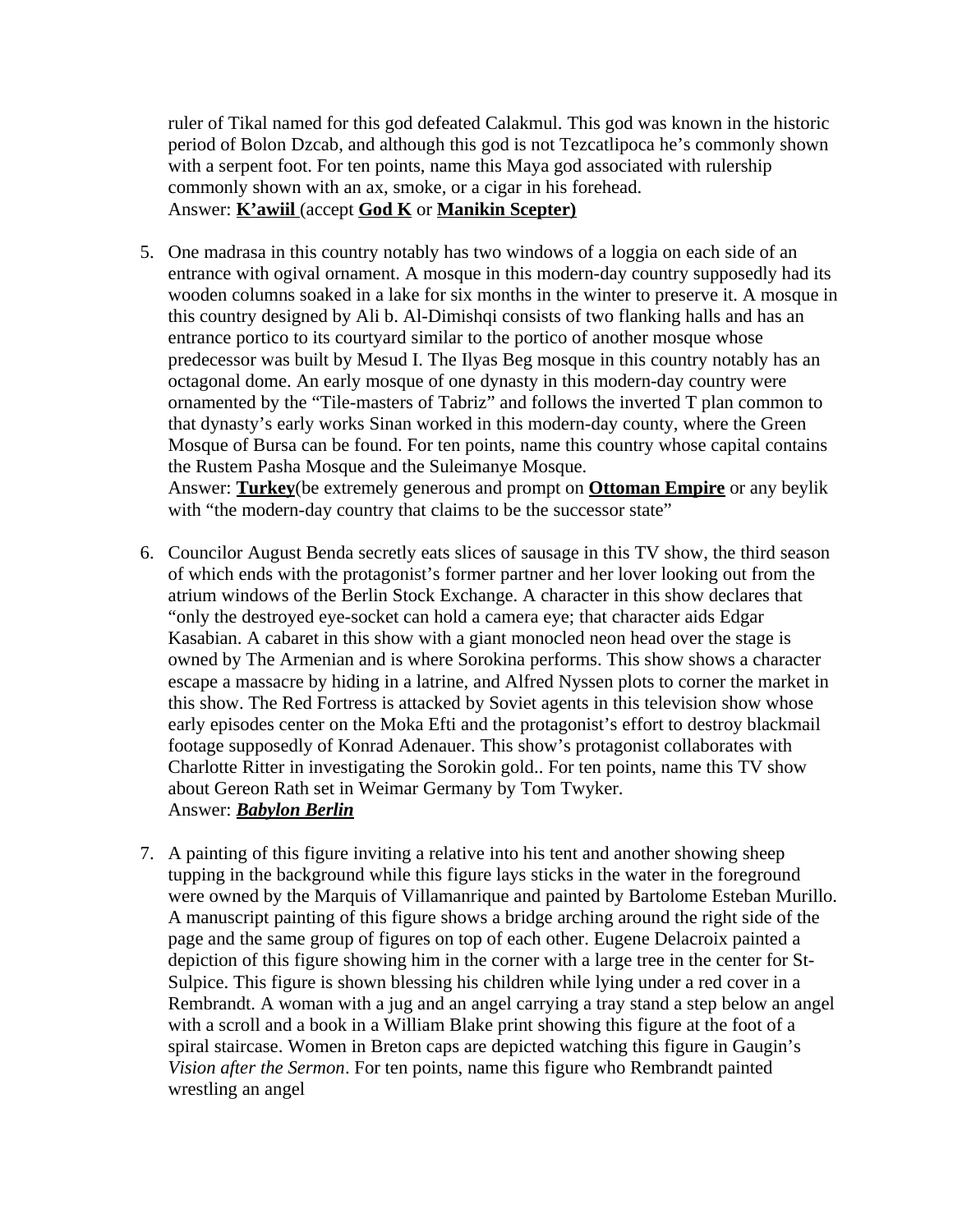## Answer: **Jacob**

8. A military expedition conducted by this king is possibly recorded by the Bir Murayghan inscription. This ruler organized a diplomatic meeting between representatives of Rome, Persia, Axum, and the Ghassanids in 547 C.E. Al-Tabari describes a church built at Qualis by this ruler, who recorded an attack on Ma'add in his inscription on the Marib Dam. Ariat was killed by this ruler in a duel in which he earned the nickname al-Asräm. A military expedition by this man that ended with his fingers falling off as he died was supposedly preceded by Abdul-Muttalib asking him to release camels. Surah 105 of the Quran possibly describes this ruler's activities, which include a military expedition that was stymied by an elephant who refused to go in the direction of and birds that pelted his army with stones. For ten points, name this formerly Axumite Yemenite ruler who attempted to destroy the Kaaba

## Answer: **Abraha**

9. James Quibell and Fredrick Green excavated one major object in this museum's collection, which Kenneth Clark purchased the Great Bookcase for. The first description of the progenitor of this institution was by Peter Mundy; that progenitor's collection was acquired after a lawsuit over whether the deed to it was signed in a state of drunkenness. The former building of this museum houses the world's largest collection of astrolabes and is on Broad Street. The merger of this museum and the University Galleries was supervised by Arthur Evans. The Griffith Institute is situated in this museum, which holds the Alfred Jewel. This museum holds the Two Dogs palette and the Narmer and Scorpion maces. The museum originated from an institution called "The Ark" that held Powhatan's Mantle and that was founded by John Tradescant the Elder. For ten points, name this museum in Oxford, the oldest in the UK. Answer: **Ashmolean Museum** (prompt on **The Ark** before it is read or **Musaeum** 

**Tradescantianum** with "what institution owns the collection of that"

10. Creation narratives centering on Achuitla and Apoala are depicted in one of these, one of which depicts the descent of Nine Wind along a cotton rope. The conquest of Red and White Bundle by a ruler who had his nose pierced at Tutpec is depicted in one of these, several of which depict the conquests of 8 Deer. A mysterious one of these contains a descent into a crocodilian maw. One of these works may depict a new fire ceremony and has been theorized to represent a Venus narrative by Eduard Seler.. The Borgia group of these contains one showing Tezcatlipoca at the center of four world trees. One of these objects, many of which contain almanacs, was widely suspected of being forged until 2015; that work was acquired with a mosaic mask. These objects were commonly in screenfold format The four surviving Maya examples of these are the Paris, Dresden, Madrid, and Grolier ones. For ten points, name these objects, many of which burned by Diego de Landa.

Answer: Mesoamerican **codices** or **Books**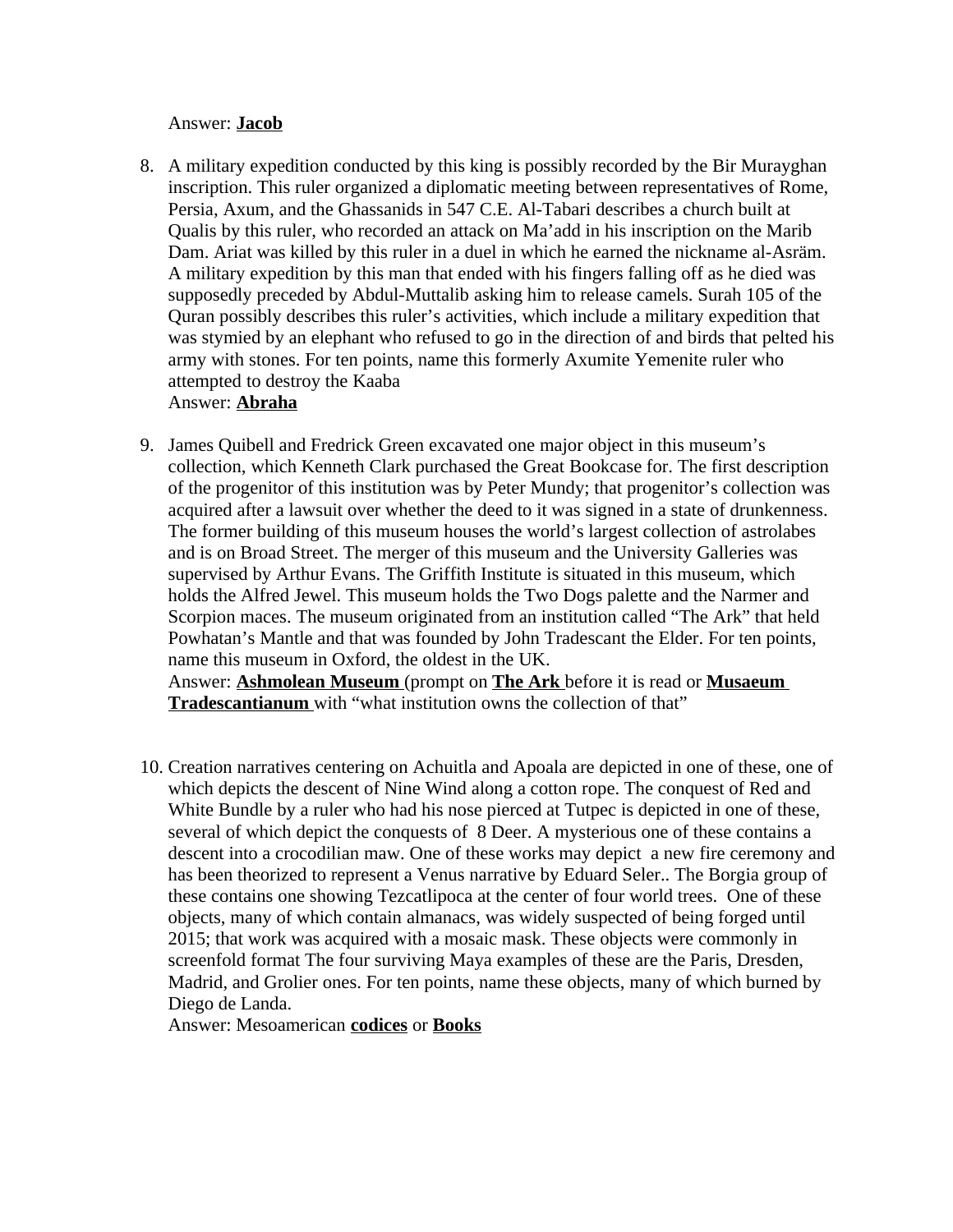- 11. Tractate Berakhot explains Eliezer Ben Azariah's statement about this holiday by saying he was magically given an extremely long beard. A prayer recited on this holiday by Sephardim begins *Leshoni Bonanta;* another prayer in that cycle compares students of Torah to stars in the sky. The Tur explains the name of the Shabbat preceding this holiday as the Jewish people setting aside idolatry. Shir HaShirim is read on this holiday in its entirety, which is preceded by Shabbat Gadol. A prayer recited on this holiday marks a change from asking for rain in the Amidah to asking for dew. A text read on this holiday describes a discussion in Bnei Brak about whether or not "the days of your lives" refers to the days or the days and nights. For ten points, name this holiday on which the Haggadah recounting our freedom from Egypt is read. Answer: **Passover** or **Pesach**
- 12. Lewis Powell distinguished *Hamling v. United States* in a case involving this word, in which he also characterized F.C.C. review of broadcasts as adjudication rather than rulemaking. That case noted that a child's vocabulary "could have been enlarged in an instant" and that it could have protected certain words if they were in a political context. A case involving this word held that a statute claimed to prohibit its use could not be read as applying only to a certain location; that case reversed a conviction for wearing a jacket with this word and "the draft" in a courthouse and was Cohen v. California. For ten points, name this word that F.C.C. v. Pacifica held George Carlin could be prevented from broadcasting on-air as part of his Seven Dirty Words monologue. Answer: the **F word**; accept both the word itself and any clear-knowledge euphemisms such as the **F-bomb**
- 13. Stephen Breyer called overturning one form of this "The greatest judicial power grab since *Marbury v. Madison.* Scalia's concurrence in *Perez v. Mortgage Bankers Association* called for the overturning of that form of this. That form was narrowed in an opinion restricting it to actions based on agency expertise. *Skidmore* is the weakest form of this doctrine, one form of which survived *Kisor v. Wilkie* and governs agency interpretations of their own regulations. A case establishing the most famous form of this has been extended with a "step Zero"; that case sets forth a step of whether or not the statue interpreted is actually ambiguous. For ten points, name this doctrine which comes in *Auer* and *Chevron* forms

## Answer: **Deference**

**14.** This country's modern territory was defined by the portion of Qajar territory ceded in the Treaty of Turkmanchay, and a major religious center in this country was according to legend the site where the earth was struck with a golden hammer. An ancient capital of this country was captured in 640; that capital is Dvin. A miniature of Abraham sacrificing Isaac bound with three others a later  $9<sup>th</sup>$  century manuscript is one of the oldest in this country's manuscript tradition. A monastery in this country houses an earthquakepredicting column, and it contains a complex of cave churches at Geghard. The major repository of medieval manuscripts in this country contains the *Echmiazdin Gospels* along with works by Toros Roslin. For ten points, name this country whose capital contains the Matendaderan